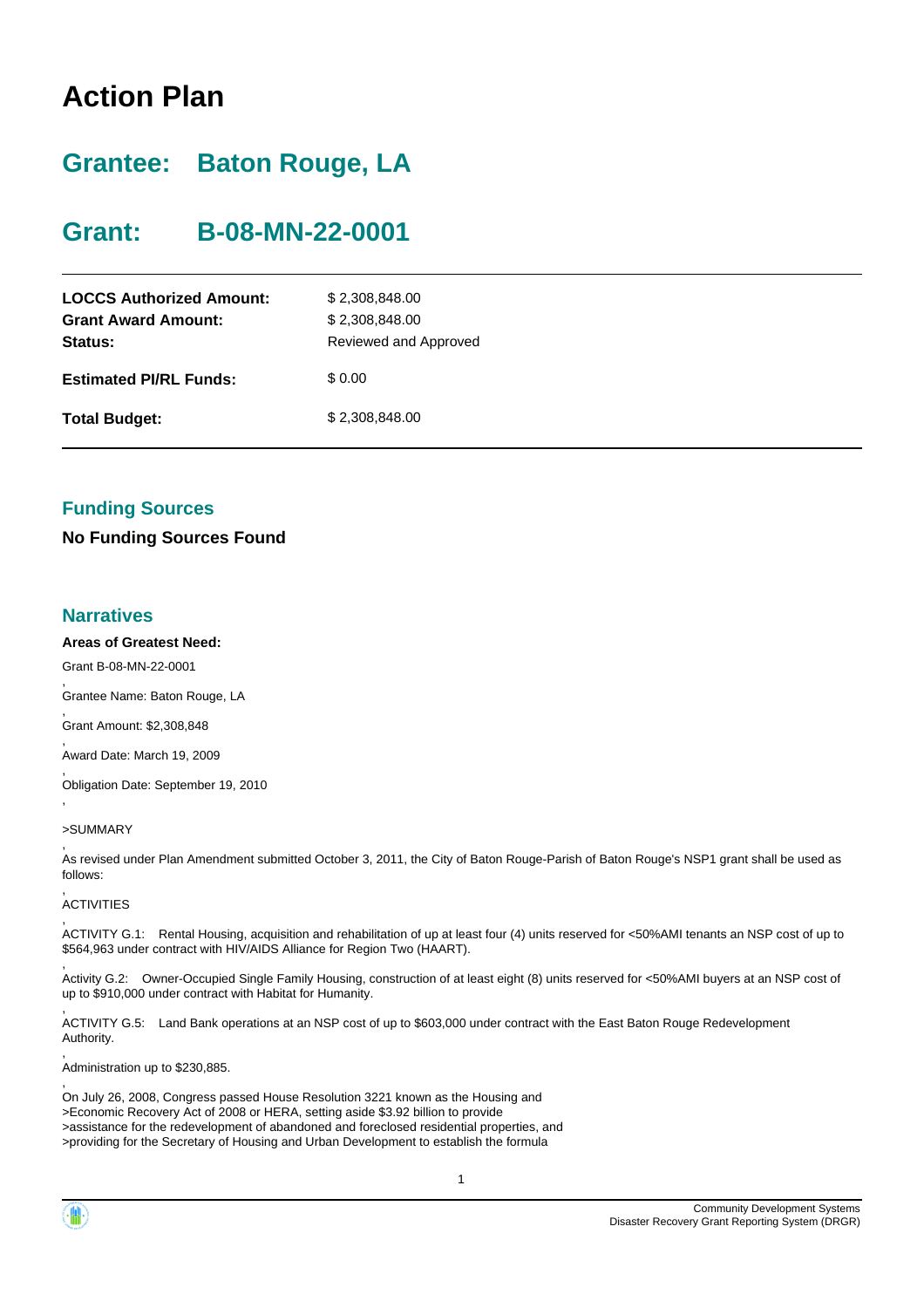>allocation through which to fund states and units of general local government with the >greatest needs, such needs to be determined by the Secretary. On September 26, 2008, the >Department of Housing and Urban Development (HUD) released its allocation >methodology along with the list of states and local governments to receive assistance and >how much each would be eligible for. Baton Rouge&rsquos allocation is \$2,308,848. >Louisiana&rsquos statewide allocation was \$34,183,994. Baton Rouge and New Orleans each >received allocations of their own, New Orleans&rsquo being \$2,302,208.

, On September 29, the Federal Register published and released HUD&rsquos notice for >implementing its newly created program under the act, to be known as the Neighborhood >Stabilization Program. Permissible uses include:

>-- Establishing financing mechanisms for purchase and redevelopment of foreclosed >upon homes and residential properties.

>-- Purchase and rehabilitation of homes and rehabilitation of homes and residential

>properties that have been abandoned or foreclosed upon in order to sell, rent or redevelop

>said homes and properties.

>-- Demolition of blighted structures.

>-- Establishment and maintenance of land banks.

>-- Redevelopment of abandoned or foreclosed property.

,

,

>A. AREAS OF GREATEST NEED

>HUD NSP rules require that the City-Parish provide summary needs data for the >jurisdiction and which identifies the geographic areas of greatest need within the >jurisdiction.

>For the purposes of identifying overall needs and those areas of greatest need, the >following are the primary data sources utilized:

>1. HUD data, including foreclosure and abandonment risk scoring, that was

>generated by HUD to assist states and localities in targeting areas of greatest >need.

>2. Needs as identified in the City-Parish&rsquos most recent HUD-approved >Consolidated Plan and Strategy (CPS). The current CPS is for the 5-year >period encompassing 2005 through 2009 program year activities and Annual >Action Plans of the CPS, including the most recent HUD-approved Annual >ActionPlan for the 2008 program year.

>3. Publicly available, recent foreclosure data for Baton Rouge.

>For the purposes of identifying overall needs of a jurisdiction HUD compiled data from >various sources including mortgage loan and foreclosure data from the federal Home >Mortgage Disclosure Act (HDMA) data set, unemployment data from the U.S. >Department of Labor, vacant residential housing data from the U.S. Postal Service, and >population and household income data from the U.S. Census Bureau into a single dataset. >It then produced a risk assessment for foreclosures and/or abandonment by census block >group. This &ldquoForeclosure / Abandonment Risk Score&rdquo was one of three needs categories >from the HUD compiled dataset given priority in the development of the jurisdictions >target area for NSP activities. These three priority needs categories were:

, --Areas with the greatest percentage of foreclosures

>--Areas with the highest percentage of homes financed by subprime mortgage >related loans, and

>--Areas identified as likely to face a significant rise in the rate of home foreclosures >(&ldquoForeclosure / Abandonment Risk Score&rdquo).

A composite overlay of Census Block Groups exhibiting the greatest need from each of >these three categories was produced as a basis for developing the target area. Three area >types were then removed from the resulting area; 1). Undeveloped areas. 2). Industrial >areas, and 3). Census tracts partly or entirely located within other incorporated areas of >the parish.

, Finally, other areas were then added such as those which exhibited high vacancy rates or >those believed to exhibit the need for neighborhood stabilization and overlooked because >of the lack of available data.



,

, , ,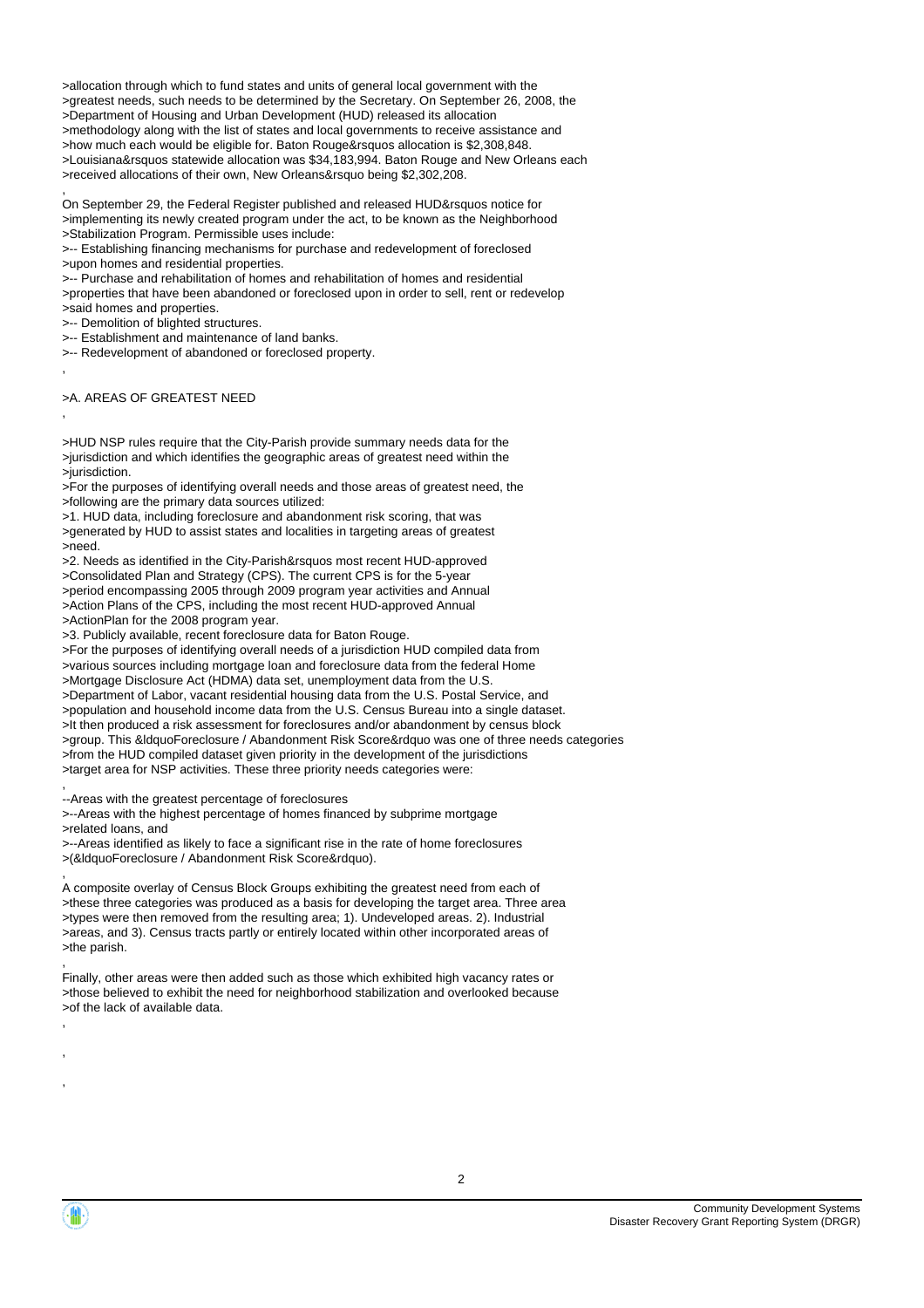#### **Distribution and and Uses of Funds:**

#### B. DISTRIBUTION AND USES OF FUNDS

,

HUD&rsquos High Loan Cost Rate data tends to reflect subprime mortgage lending, an >indicator of mortgage lending that may be more risky and subject to potential housing >affordability/foreclosure problems over time. Fifteen census tracts were identified as >having the highest score for this factor. All fifteen are contained within the highest >scoring tracts for foreclosure/abandonment risk, and, with the exception of one &ldquoextra&rdquo >tract, all are also the same tracts identified as having the highest foreclosure rates. >A baseline of &ldquogreatest need&rdquo geographic areas was identified as those census >block groups scoring the highest on all three HUD ratings. We would note that HUD&rsquos >NSP rules call for these three factors to be considered in determining areas of greatest >need. From this baseline, consideration was given to other factors that identify NSPrelated >needs and which could call for further refinement in the targeting of areas of >greatest need.

#### , Consolidated Plan & Strategy (CPS)

, The City-Parish CPS includes an assessment of housing and homeless needs in >the Parish as well as a housing and market analysis. The CPS considers overall needs >within the jurisdiction as well as neighborhood-based needs. These assessments and >analysis are incorporated by reference into this Substantial Amendment and interested >persons are encouraged to review the CPS. The CPS is available to the public for review: >at the City-Parish Office of Community Development, 300 Louisiana Avenue, Baton >Rouge, LA; at East Baton Rouge Parish libraries, and; on the City-Parish web site at:

, http://www.brgov.com/dept/ocd/pdf/BR%202005-2009%20ConPlan.pdf

, The 2008 Action Plan can be found at:

, http://www.brgov.com/dept/ocd/pdf/AP2008-Draft.pdf

#### , Foreclosure Data:

,

Recent foreclosure data can provide a valuable indicator as to locations of >foreclosed property, as well as the likelihood of NSP targeted activities satisfactorily >addressing foreclosure problems that otherwise may contribute to neighborhood >destabilization.

>Baton Rouge has been fortunate in that it has not experienced the high levels of >home foreclosures of many other major cities around the country. According to >RealtyTrac.com, the largest private compiler of foreclosure data nationwide, Baton >Rouge is ranked 99th on a list of foreclosure increases among the country&rsquos 100 largest >housing markets. Nevertheless, where the number and location of foreclosures indicates >a greater concentration of such properties than is the norm for the general area, such data >can serve to further refine and target areas of greatest need for NSP targeted activities. >Publicly available RealtyTrac data as of late October, 2008, indicated a total of >330 properties. This total reflects: bank-owned properties (268); pre-foreclosure >properties (16); government-owned properties (6), and; properties scheduled for auction  $>(40)$ .

>Available RealtyTrac.com mapping for locations of these properties does not directly >overlay locations with census tract or census block group boundaries. However, when >these foreclosure locations are compared to the baseline map derived from HUD data, a >strong correlation is indicated. Roughly a third of all such foreclosure properties within >Baton Rouge fall within the baseline target area that was identified using HUD data. We >believe that this foreclosure information supports a conclusion that the baseline map >serves to identify areas having both the greatest need and opportunities to apply NSP >activities toward foreclosure problems that contribute to neighborhood destabilization. >According to our Consolidated Plan and Strategy (CPS) 2005-2009, the primary worst >case housing needs in the jurisdiction are caused by a lack of standard condition >affordable housing. An increase of affordable housing stock would reduce the numbers of >both renters and owners with cost burdens, substandard housing and overcrowding. Since >it is probably the many overcrowded households are doubled up households, available >affordable housing stock would reduce overcrowding because many of the families >would be able to maintain separate households. NSP will help alleviate those problems by >increasing the amount of affordable housing for both purchase and rent. >The worst case needs that apply to all the categories are the needs for economic >development to generate jobs and training for job related skills. While NSP would not >directly address the need for economic develop, the process it assists with for conversion >of foreclosed and abandoned property into more productive uses could positively impact >quality of life and assist the process of economic development by helping to make the >Target Area a more attractive place to live, work and invest.

>Other worst case needs identified in the CPS that would be addressed by NSP include

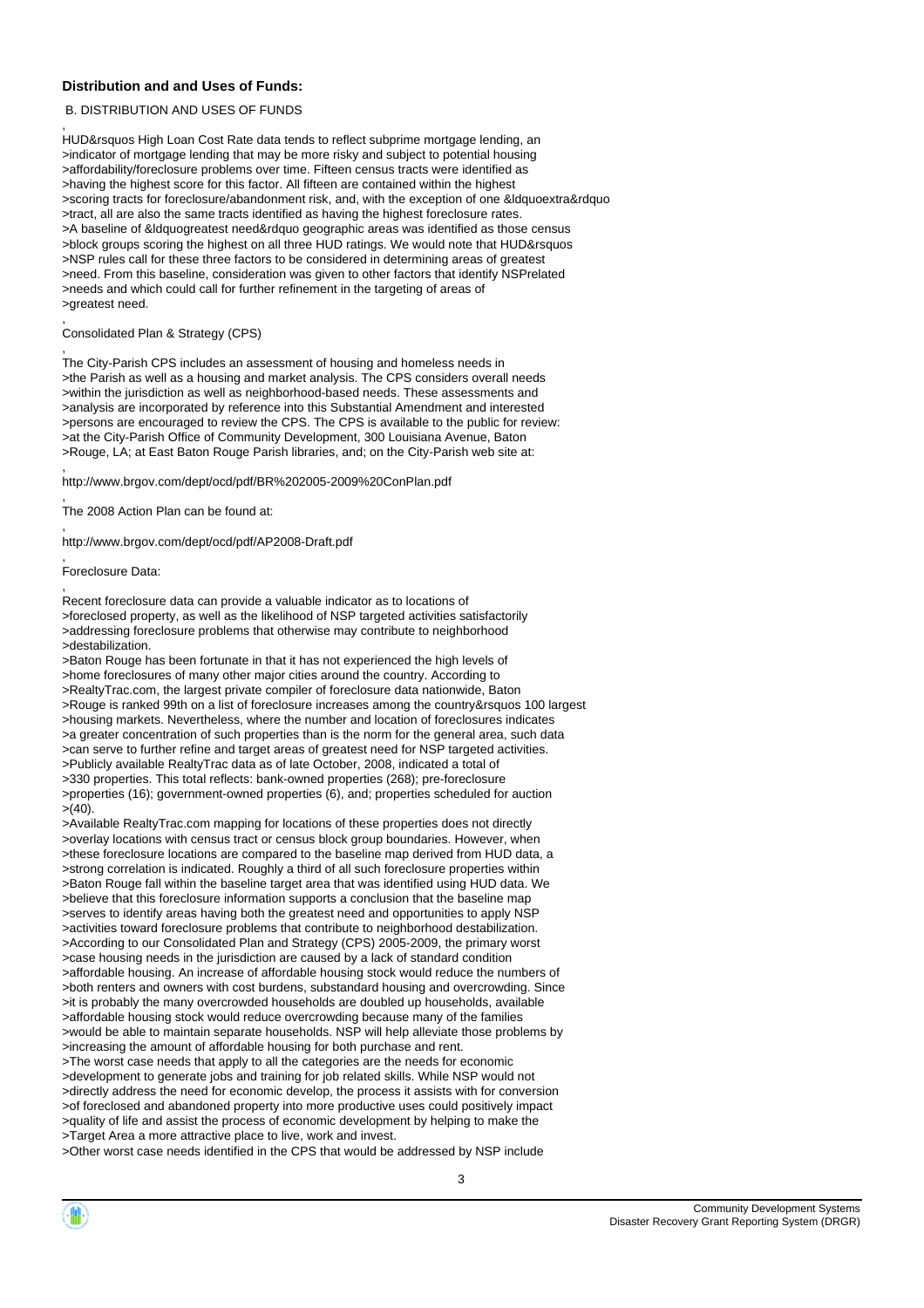>housing rehabilitation, housing counseling to prepare persons for establishing credit and >becoming responsible homeowner, and homebuyer assistance.

>Our proposed distribution and uses of funds would increase the availability of decent >affordable housing, both rental and owner-occupied, within the Target Area in the >immediate future and clear the way for development of more in years to come. Proposed >uses of the funds include:

>Purchase and rehabilitation of foreclosed and abandoned residential properties for >redevelopment into both rental and owner-occupied housing.

>Establishment of financing mechanisms to assist in acquisition of said properties.

>Provision of homebuyer training to prospective buyers of single-family homes >rehabilitated or built with funds from this program.

>Demolition and land-banking, two activities that will go hand in hand under the structure >of our program. Blighted structures within the Target Area will be subject to >condemnation and demolition under city-parish building regulations. Lots qualifying as >abandoned or foreclosed can be assigned to a Land Bank that will maintain it until it can >be put back into productive use.

#### **Definitions and Descriptions:**

#### C. DEFINITIONS AND DESCRIPTIONS

, (1) Definition of &ldquoblighted structure&rdquo in context of state or local law: >A definition of &ldquoblight&rdquo is included under Chapter 11 &ldquoBlight Elimination&rdquo, Section >12:651 of the Code of Ordinances of the City of Baton Rouge-Parish of East Baton >Parish. That definition is: >&ldquoFor purposes of this chapter, blight shall be defined as conditions upon or >affecting premises, which are hazardous to the health, safety or welfare of the >public, and/or conditions which are detrimental to property values, economic >stability, or to the quality of the environment. Such conditions may include,

>but are not limited to, the following: the accumulation of junk, trash, >garbage, litter, refuse, rubbish, appliances, debris, combustible materials, or >junked inoperable vehicles (vehicles which are ten (10) years old or older, in >such a state of deterioration that they cannot be profitably restored and which >have a fair market value of five hundred dollars (\$500.00) or less); illegal >dumping; noxious weeds; overgrown vegetation; infestation of insects, >vermin or rodents; animals running at large; dilapidated structures; >condemned properties; abandoned adjudicated properties; criminal violations; >weed liens; zoning violations; alcohol beverage control violations; health >code violations; and other conditions which are hazardous to public health, >safety or welfare.&rdquo

>The word &ldquopremises&rdquo in this definition is considered to include both structures and vacant >land. City-Parish enforcement activities to correct blighting conditions are addressed in >various components of the City-Parish Code of Ordinances, according to the type of >blight-creating condition. The following are illustrative (but not exclusively so) >examples within the Code of Ordinances that are considered to be particularly relevant to >NSP-related activities. Chapter 1, Section 8A.1 adopts the Standard Housing Code, >which sets minimum standards for existing one and two bedroom dwelling units. Chapter >2 sets standards for other buildings and structures other than 1&2 dwelling unit >structures; Chapter 8 establishes authority and process for removal of dilapidated and >dangerous structures. It is critical to note that the city-parish can condemn a building >determined to be in &ldquoa dilapidated and dangerous condition which endangers the public >welfare&rdquo (Section 12:540), that such determinations are made initially by city-parish >building inspectors and that condemnation orders are issued by the Metropolitan Council >only after property owners have failed to remedy the conditions justifying them. As a >matter of policy, the city-parish condemns only vacant buildings and most properties to >be considered for demolition and clearance under NSP would be considered &ldquoabandoned&rdquo >under NSP guidelines either at time of condemnation or in the near future. Costs of >demolition, clearance and subsequent maintenance of the vacant land are assessed against >the owner and, if not paid, result in liens being placed on the property.

, (2) Definition of &ldquoaffordable rents&rdquo:

The housing needs assessment in the City-Parish Consolidated Plan considers rental >households that expend over 30% of income for hous related utilities >and services) to be &ldquocost burdened&rdquo. Any NSP-assisted activities involving rental >housing will apply an underlying standard that rents be affordable to NSP-eligible >households at levels that do not exceed 30% of income for the appropriate household size >and bedroom size.

>A comparison of 2008 HUD-defined Fair Market Rents (FMR) and 2008 HUD income >limits finds that FMRs fall below 30% of median family income for FMRs across all >bedroom sizes. HUD FMRs are a commonly recognized standard and are updated >annually. HUD&rsquos Fair Market Rents for the Baton Rouge Metropolitan Area will be >applied as the standard for defining &ldquoaffordable rent&rdquo for NSP activities.



,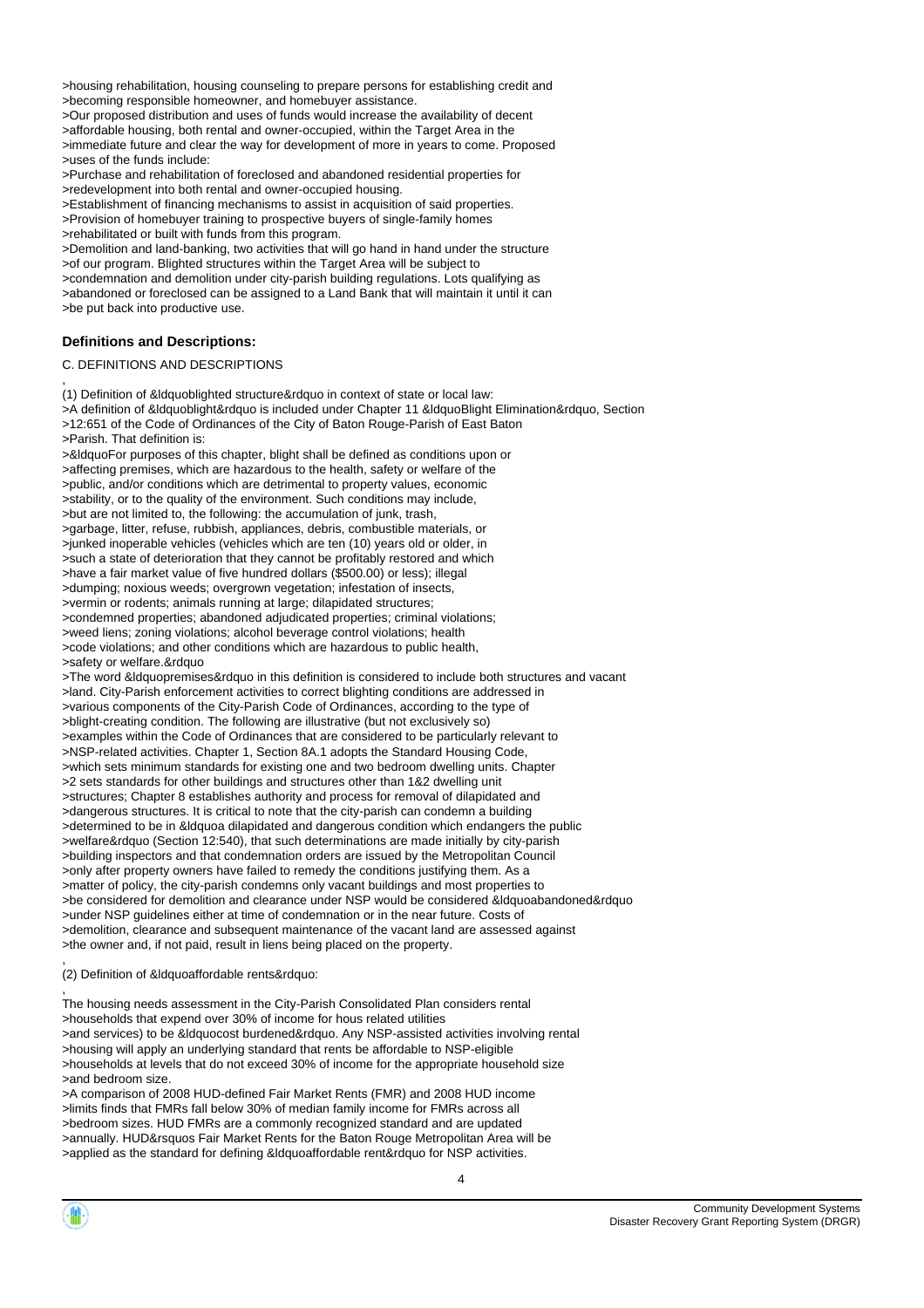>In the event of an NSP-assisted rental property intended to provide housing for >households having incomes below 50% of median income, adjusted for family size, >affordable rent is defined as the lesser of FMR for the bedroom size or 30% of HUD&rsquos >current income limit for the appropriate household size.

>(3) Describe how the grantee will ensure continued affordability for NSP-assisted >housing:

>Planned activities include making available both development financing to acquire and >develop or redevelop NSP-assisted housing and longer-term financing of the >(re)developed properties. In the case of development financing, assistance will be >provided under contractual terms and conditions that require that the property be sold or >rented to NSP-eligible persons/households in accordance with the requirements of the >financing.

>In the case of homeownership NSP-assisted housing, continued affordability will be >addressed through contractual and mortgage instruments that require continued >occupancy as principal residence of the homebuyer for no less than certain defined >periods. An &ldquoaffordability restriction&rdquo, will also be recorded on the property. Failure to >comply will be considered a default of the contract and mortgage, with the amount of >NSP assistance becoming immediately due and payable.

>In the case of rental NSP-assisted housing, continued affordability will similarly require >that rents be maintained within NSP affordability limits for certain defined periods. >Annual reporting on rentals and occupancy will be required of the rental property owner >for the term of the affordability period. An &ldquoaffordability restriction&rdquo will be recorded on >the property. Non-compliance with the affordability requirements will be considered a >default of the contractual agreement and mortgage instruments, with the amount of NSP >assistance becoming immediately due and payable.

>In the event of early resale of the NSP-assisted housing by a homebuyer, the balance of >any NSP assistance due may be transferred to a new, qualified homebuyer if that buyer is >an NSP-eligible buyer and commits to principal residency at the property for no less than >the remaining term of affordability. In the event of early resale of NSP-assisted rental >housing, transfer of the property will be similarly permitted if the new buyer commits to >continued affordable rental for no less than the remaining term of affordability. >Minimum periods of affordability for NSP-assisted housing for homeownership housing

>will be: (1) housing with NSP homeownershipassistanceoflessthan \$15,000 &ndash 5 years; >(2) housing with NSP homeownership assistance from \$15,000 to \$40,000 &ndash 10 years; (3) >housing with NSP homeownership assistance of over \$40,000 &ndash 15 years.

>Minimum periods of affordability for NSP-assisted housing for rental housing will be: >(1) NSP financial assistance of less than \$15,000 &ndash 5 years; (2) NSP financial assistance >of \$15,000 to \$40,000 &ndash 10 years; (3) NSP financial assistance of over \$40,000 &ndash 15 >years.

>These minimum periods of affordability are compatible with current, federal HOME >Program regulations.

>(4) Describe housing rehabilitation standards that will apply to NSP assisted activities: >Title 8 &ldquoBuilding Regulations&rdquo of the City-Parish Code of Ordinances governs >construction and rehabilitation standards and requirements. Included under this Title is >Chapter 1 &ldquoBuilding Code&rdquo which sets for adoption of the International Building Code >and International Building Code. The code governs, but not exclusively, both new >construction and repair of existing structures&mdashboth housing and other. Also included >under the Building Code are: Plumbing Code, Mechanical Code, Electrical Code, >licensing requirements, including residential contractors, and construction permit >requirements.

>With certain exceptions, the Building Code requires that all construction/repair must be >undertaken pursuant to required permits. Exceptions are listed in the Code and are >typically applicable in instances that do not require licensed trades and which are of >minor construction/repair work. Example of such exceptions are painting, replacement of >shingles, and floor coverings All work requiring permit(s) is subject to submission of >appropriate plans/specifications in application for the permit(s), and is subject to periodic inspection and final approval by the City-Parish. >The City-Parish Office of Community Development (OCD) applies a set of housing >rehabilitation standards to all housing improved under the CDBG program. The house is >first inspected under the Standard Housing Code. Any deficiencies identified must be >remedied in accordance with applicable codes as well as the aforementioned maintenance >and workmanship standards. Those standards set forth minimum requirements for all >materials and workmanship involving CDBG-assisted housing rehabilitation. These >standards are applied whether or not such rehabilitation work requires any City-Parish >permits. All work requiring permits must, in addition, be inspected and approved by City-Parish Department of Public Works inspectors. >These same rehabilitation standards will be applied as the minimum required standards >for NSP-assisted rehabilitation. In addition to OCD rehabilitation standards and cityparish >code requirements, we intend to strongly encourage developers funded through >NSP to utilize additional standards such as those to be found under www.energystar.gov >and www.pathnet.org .

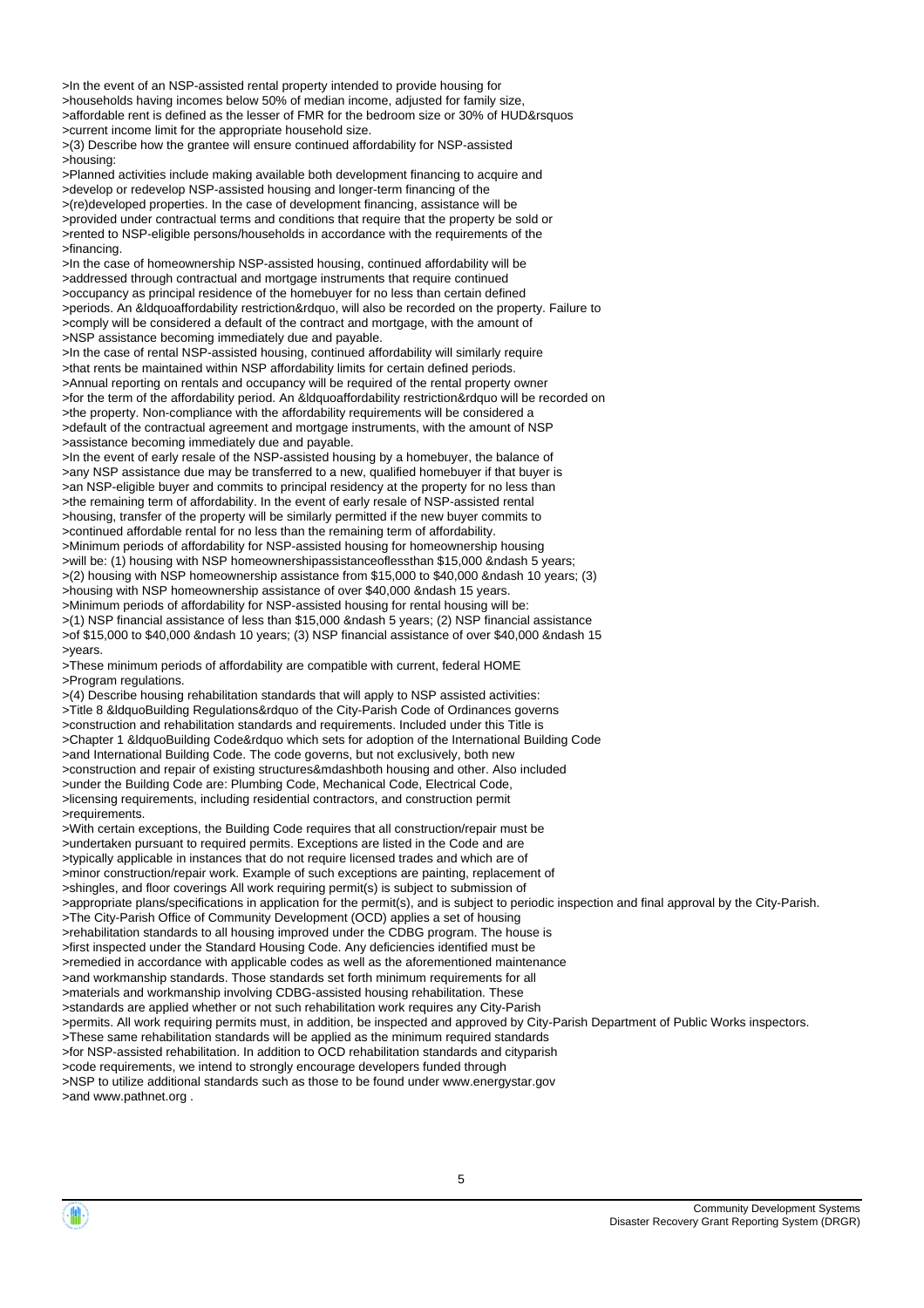#### **Low Income Targeting:**

,

,

,

#### D. LOW INCOME TARGETING

Identify the estimated amount of funds appropriated or otherwise made available under >the NSP to be used to purchase and redevelop abandoned or foreclosed upon homes or >residential properties for housing individuals or families whose incomes do not exceed 50 >percent of area median income. The current median income for a Baton Rouge family of >four is \$56,660.

>We expect to spend approximately \$564,963 acquiring and redeveloping foreclosed and >abandoned property for use as low income rental housing, and another \$910,000 on >acquisition and development of similar property for single-family homes for sale to low-income buyers. >Total: \$1,474,963 or 63.88 percent of entire grant amount.

#### **Acquisition and Relocation:**

#### E. ACQUISITIONS & RELOCATION

We do not intend to target occupied dwellings for any of our activity under this program. >Vacant buildings that are structurally sound will be rehabilitated in accordance with >rehabilitation standards described elsewhere herein, and any new construction undertaken >under this program will have to meet code and other standards described elsewhere herein. At >the conclusion of the initial phase of this program (that is, before additional work can be >undertaken with program income as we start to receive it) we expect to have on-line 12 >single-family homes to be sold for owner occupancy, which will be reserved for buyers >whose family incomes are at or below 50 percent of the area median. In addition we project >up to 5 rental units, all of which will be reserved for buyers with family incomes at or below 50 percent of area median.

#### **Public Comment:**

#### F. PUBLIC COMMENT

Initial material posted on web site, public comment period began Nov. 6. First public hearing >Nov. 6 before Citizens Advisory Council yielded many process-oriented questions and a >concern about whether neighborhood-based non-profits could participate (they can, >proposals will be requested). Second public hearing before Metro Council Finance & >Executive Committee Nov. 19, no discussion, unanimous recommendation for approval. >Third and final hearing Nov. 25, 2008 before full Metro Council, no discussion, unanimous >approval. ,

Most recent revisions posted to web site September 14, 2011. No comments received within subsequent 15 days. Approval requested October 3, 2011.

#### , **ACTIVITIES**

,

,

,

,

ACTIVITY G.1: Rental Housing Development >ORIGINAL BUDGET: \$625,000 >FIRST AMENDED BUDGET: \$564,963 >SECOND AMENDED BUDGET \$681,810.10

ELIGIBLE USES: (A) and/or (B) and/or (E)

, Activity G.2: Homeownership Development >ORIGINAL BUDGET: \$750,000 >AMENDED BUDGET: \$910,000 >ELIGIBLE USES: (A) and/or (B) and/or (E)

ACTIVITY G.3: Housing Counseling >ORIGINAL BUDGET: \$3,000 >AMENDED BUDGET: 0 >ELIGIBLE USES: (A) and/or (B) and/or (E)

ACTIVITY G.4: Homebuyer Loans >ORIGINAL BUDGET: \$200,000 >AMENDED BUDGET: 0 >ELIGIBLE USE: (A) ,

ACTIVITY G.5: Land Banking >ORIGINAL BUDGET: \$500,000 >FIRST AMENDED BUDGET \$603,000 >SECOND AMENDED BUDGET 486,152.90

, ELIGIBLE USES: (C) and (D)

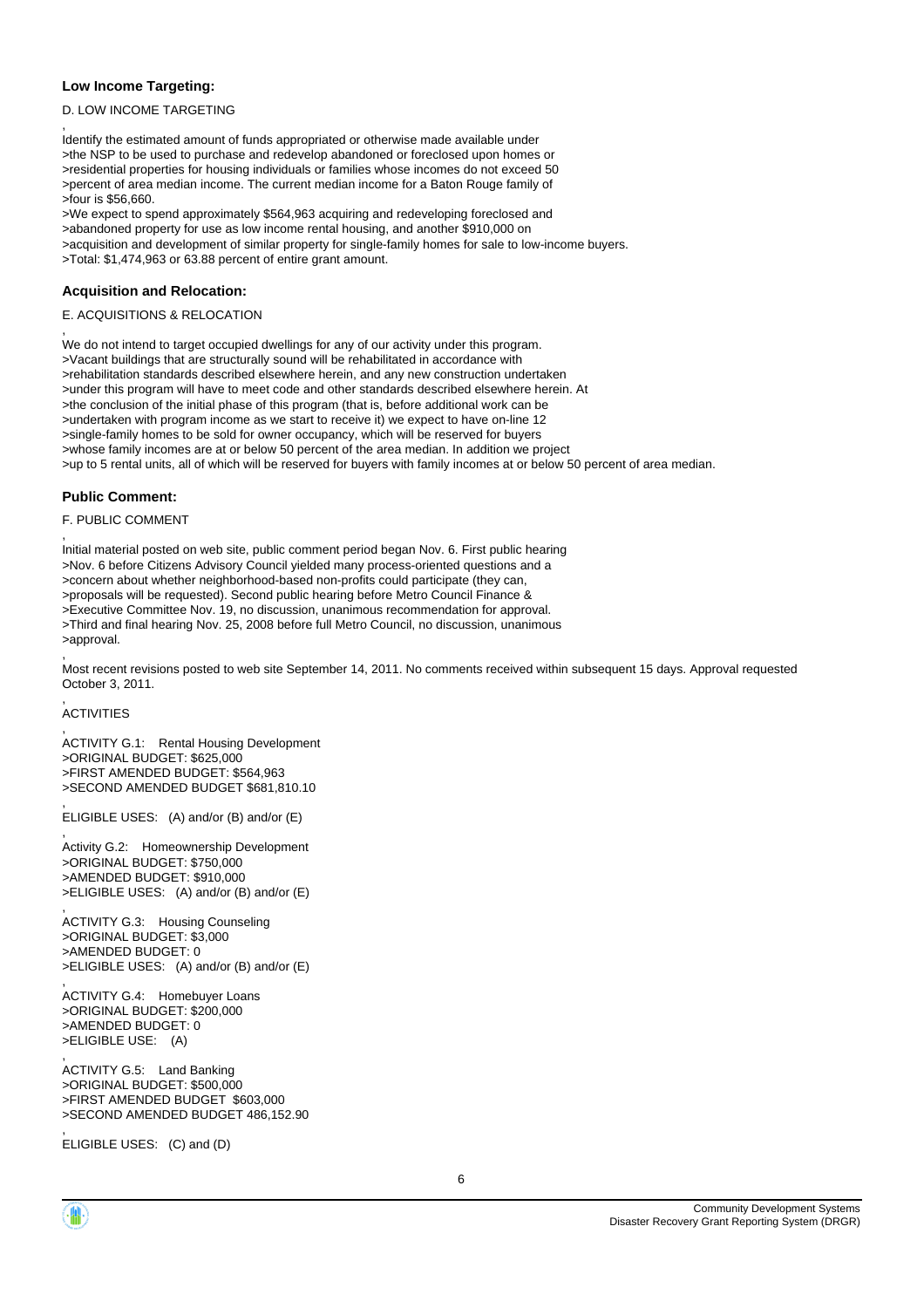, ACTIVITY ADMINISTRATION >ORIGINAL BUDGET: \$230,848 >AMENDED BUDGET \$230,885 ,

 $>G.1$ 

>(1) Activity Name: Rental Housing Development

>(2) Activity Type: Financing mechanisms, purchase and rehabilitation of homes and

>residential properties that have been abandoned or foreclosed upon in order to sell, rent or

>redevelop such homes and properties. Eligible Use: A and/or B and/or E

>(3) National Objective: Activity benefiting low and moderate income persons -Housing.

>(4) Activity Description:

>Through property acquisition and a mix of new construction and rehabilitation of existing

>structures, to increase the inventory of decent, affordable rental housing available to

>individuals and families with incomes at or below 50 percent of area median.

>Acquisition, development and management to be carried out by the City of Baton Rouge/Parish of East Baton Rouge directly and/or through nonprofit organizations under contract.

>(5) Location Description: Target Area

>(6) Performance Measures: (At least 4 units).

>(7) Total Budget: \$681,810.10

>(8) Responsible Organization: Office of Community Development, P.O. Box 1471, Baton

>Rouge, La. 70821, Mukadas Alli-Balogun, Assistant Urban Development Director.

>(9) Projected Start Date: October 1, 2008

>(10) Projected End Date: March 19, 2013

>(11) Specific Activity Requirements:

>For acquisition activities, include:

>--Discount rate negotiable, target 1 %.

>For financing activities, include:

>--0%-3%

>For housing related activities, include:

>--term of assistance - 15 years

>--Tenure of Beneficiaries &mdash Rental.

>--Assurance of continued affordability - Loan agreementand deed restrictions

, G.2

>(1) Activity Name: Homeownership Development

>(2) Activity Type: Financingmechanisms, purchase and redevelopment of homes and

>residential properties that have been abandoned or foreclosed upon in order to sell such

>homes and properties. Eligible Use: A and/or B and/or E

>(3) National Objective: Activity benefiting low and moderate income persons -Housing.

>(4) Activity Description:

>Through property acquisition and a mix of new construction and rehabilitation of existing >structures, to increase the number of decent, affordable homes within the Target Area >available for purchase by individuals and families with incomes at or below 50 percent

>of area median.

>(5) Location Description: Target Area

>(6) Performance Measures: At least eight (8) units planned for buyers in the below 50 percent of area median income category.

>(7) Total Budget:, \$910,000 with costs of houses reserved for lower income clientele to be

>kept relatively low through use of donated labor, supplies and materials.

>(8) Responsible Organization: Office of Community Development, P.O. Box 1471, Baton

>Rouge, La. 70821, Mukadas Alli-Balogun, Assistant Urban Development Director.

>(9) Projected Start Date: October 1, 2008

>(10) Projected End Date: March 19, 2013

>(11) Specific Activity Requirements:

>For acquisition activities, include:

>--Discount rate negotiable, target 1 %.

>For financing activities, include:

>--0%-3% loan interest.

>For housing related activities, include:

>--Term of assistance &ndash From startup to sale.

>--Tenure of Beneficiaries - Homeownership.

>--Assurance of continued affordability - Loan agreement, purchase agreement

>and HOME-comparable recapture or deed restrictions to restrict re-use/re-sale

>to buyers in the seller&rsquos income category. ,

Activities G.3 Housing Counseling and G.4 Homebuyer Loans are being deleted but these services will be available to NSP participants through ongoing services provided by this department using CDBG and HOME funds.

, G.5

>(1) Activity Name: Land Banking

>(2) Activity Type: Lots of foreclosed and

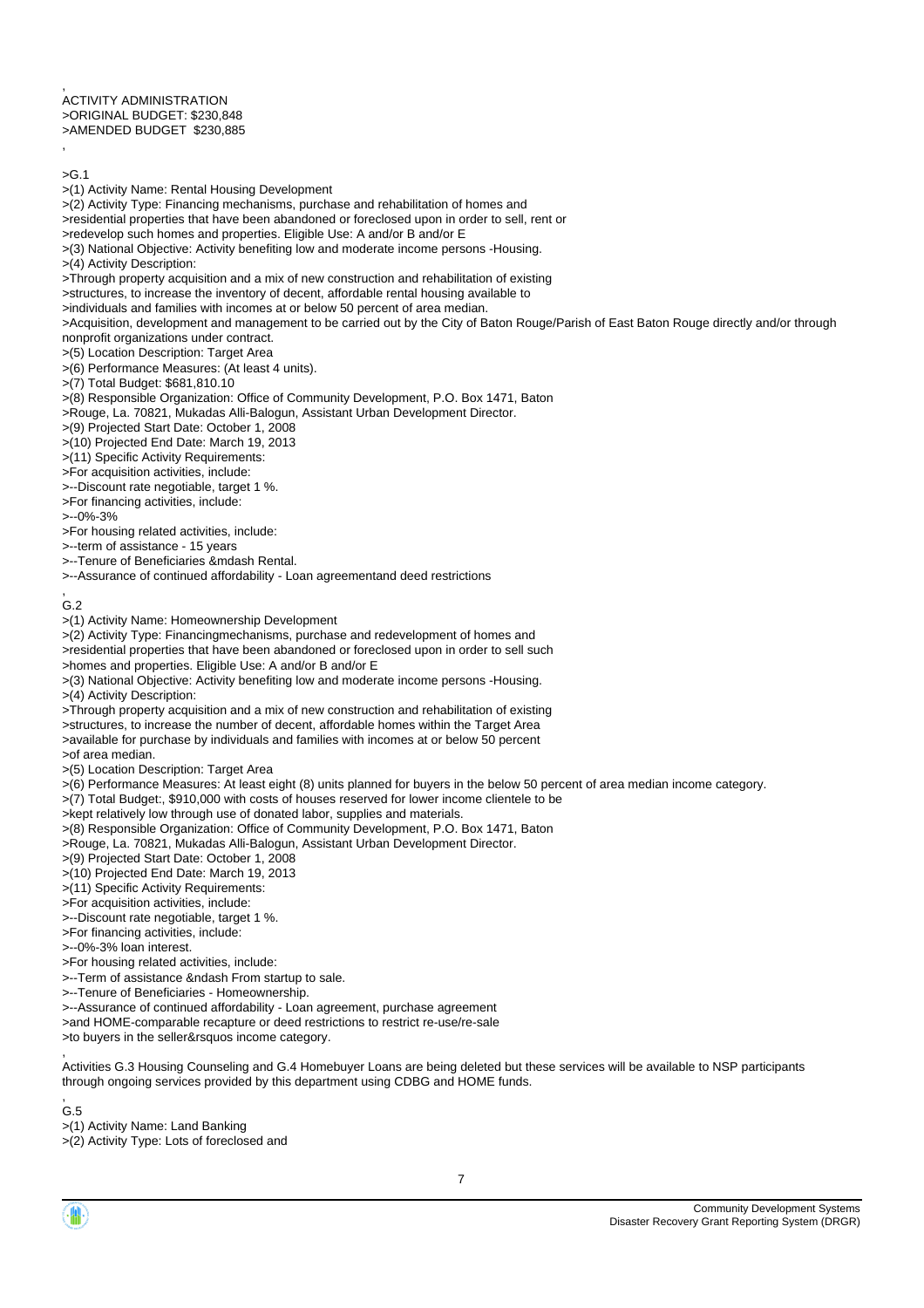>abandoned property to be administered as part of a land bank. (Eligible Use: C and/or D) >(3) National Objective: Activity benefiting low, moderate or middle income persons - >Area Benefit.

>(4) Activity Description:

>Properties adjudicated to the City of Baton Rouge-Parish of East Baton Rouge to be assigned to the East Baton Rouge Redevelopment Authority to be administered as a Land Bank pending eventual disposition and redevelopment.

>(5) Location Description: Target Area

>(6) Performance Measures: Maintenance and eventual redevelopment of sixty (60) lots.

>Those assigned to the Land Bank will have to be disposed of within 10 years to facilitate

>redevelopment of the areas in which they are located.

>(7) Total Budget: \$486,152.90

>(8) Responsible Organization: Office of Community Development, P.O. Box 1471, Baton

- >Rouge, La. 70821, Mukadas Alli-Balogun, Assistant Urban Development Director.
- >(9) Projected Start Date: October 1, 2008

>(10) Projected End Date: March 19, 2013, but Land Bank may administer properties >for up to 10 years.

## **Project Summary**

| <b>Project Title</b>      | <b>Grantee Activity #</b>     | <b>Activity Title</b>             |
|---------------------------|-------------------------------|-----------------------------------|
| <b>Restricted Balance</b> | No activities in this project |                                   |
| LH <sub>25</sub>          | G.1                           | <b>Rental Housing Development</b> |
|                           | G.2                           | Homeownership Development         |
| LMMI                      | G-5 (Cancelled)               | Land Banking                      |
|                           | G.5                           |                                   |
| <b>NA</b>                 | G-Admin (Cancelled)           | Administration                    |
|                           | G.Admin                       |                                   |
|                           |                               |                                   |



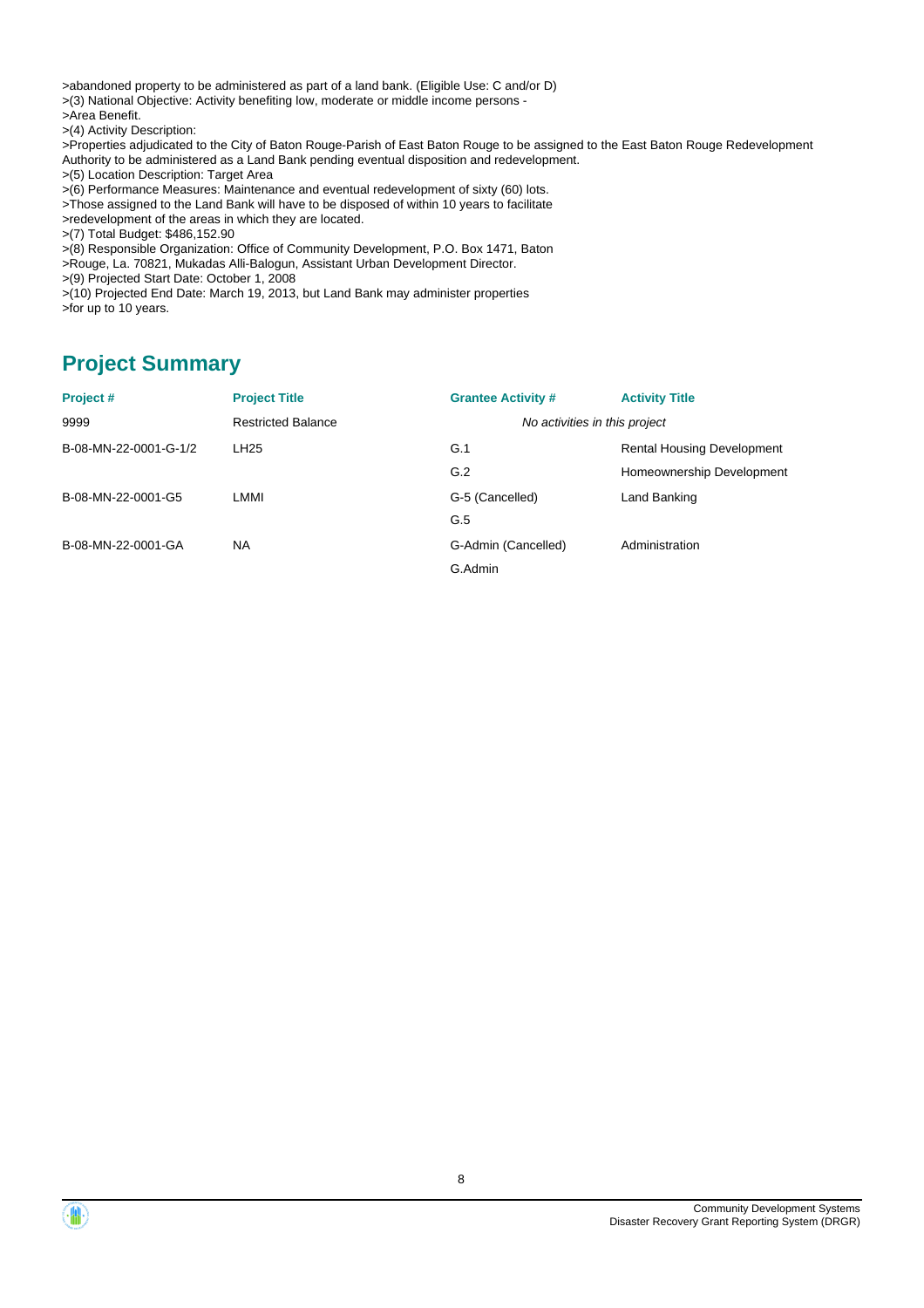# **Activities**

## **Project # / Title: B-08-MN-22-0001-G-1/2 / LH25**

| <b>Grantee Activity Number:</b><br><b>Activity Title:</b>                                                                                                                                                                                                                                                | G.1<br><b>Rental Housing Development</b> |                                                                                                                                                                                                               |            |                              |
|----------------------------------------------------------------------------------------------------------------------------------------------------------------------------------------------------------------------------------------------------------------------------------------------------------|------------------------------------------|---------------------------------------------------------------------------------------------------------------------------------------------------------------------------------------------------------------|------------|------------------------------|
| <b>Activitiy Type:</b><br>Rehabilitation/reconstruction of residential structures<br><b>Project Number:</b><br>B-08-MN-22-0001-G-1/2<br><b>Projected Start Date:</b><br>10/01/2008<br><b>Project Draw Block by HUD:</b><br>Not Blocked<br><b>Activity Draw Block by HUD:</b><br>Not Blocked              |                                          | <b>Activity Status:</b><br><b>Under Way</b><br><b>Project Title:</b><br><b>LH25</b><br><b>Projected End Date:</b><br>03/18/2013<br>Project Draw Block Date by HUD:<br><b>Activity Draw Block Date by HUD:</b> |            |                              |
| <b>Block Drawdown By Grantee:</b><br>Not Blocked<br><b>National Objective:</b><br>LH25: Funds targeted for housing for households whose incomes<br>are at or under 50% Area Median Income.<br><b>Environmental Assessment:</b><br><b>COMPLETED</b><br><b>Benefit Report Type:</b><br>Direct (Households) |                                          | <b>Total Budget:</b><br><b>Other Funds</b><br><b>Total Funds</b>                                                                                                                                              | \$0.00     | \$681,810.10<br>\$681,810.10 |
| <b>Proposed Beneficiaries</b><br># Renter Households<br># of Households<br><b>Proposed Accomplishments</b><br># of Singlefamily Units<br># of Housing Units                                                                                                                                              | <b>Total</b><br>4<br>4                   | Low<br>4<br>4<br><b>Total</b><br>4<br>4                                                                                                                                                                       | <b>Mod</b> | Low/Mod%<br>100.00<br>100.00 |

**# ELI Households (0-30% AMI)** 4

**# of Properties** 4



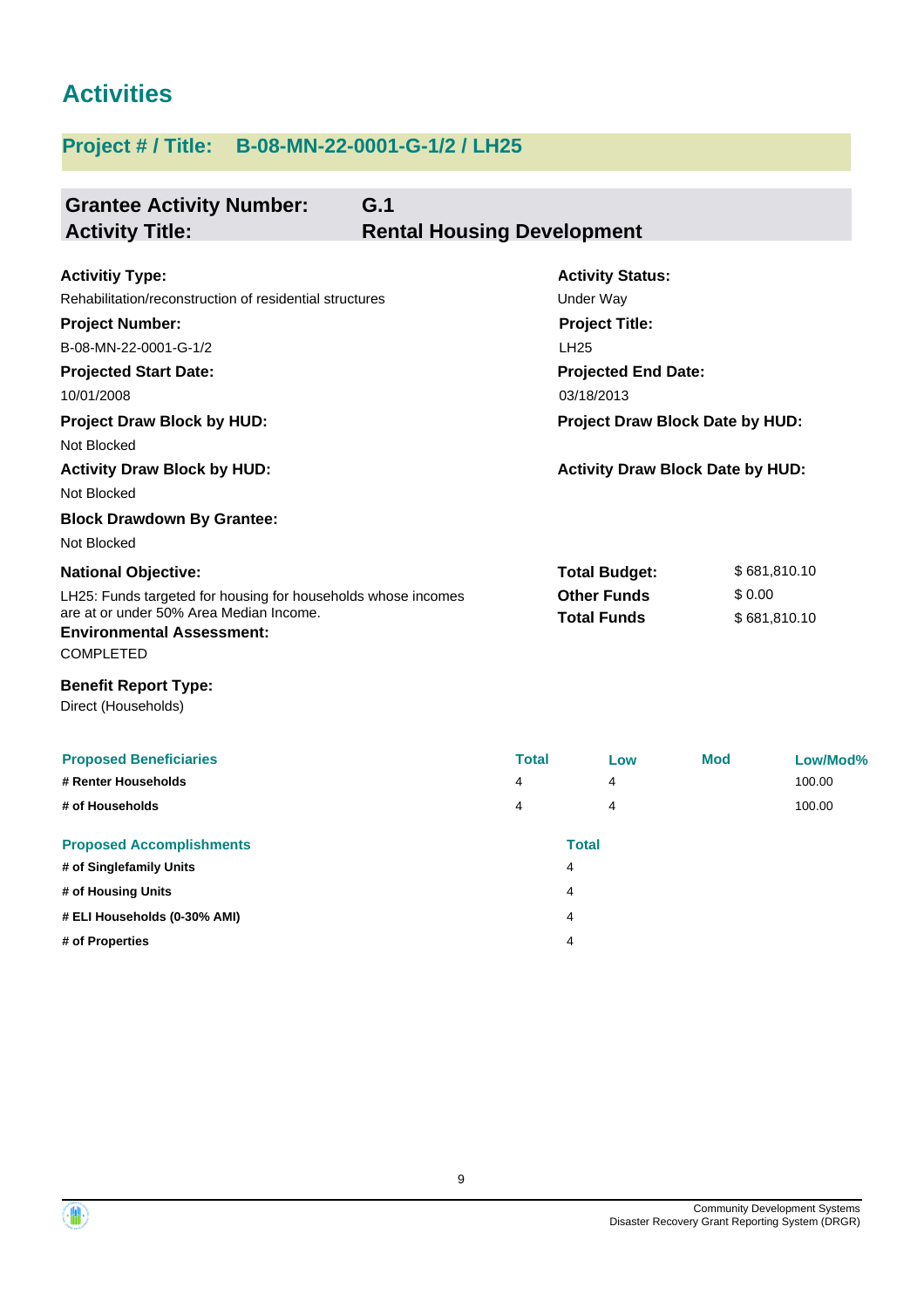#### **Activity is being carried out by Grantee:**

No

### **Organization carrying out Activity:**

City of Baton Rouge-Parish of East Baton Rouge Office of Community Development

#### **Proposed budgets for organizations carrying out Activity:**

| <b>Responsible Organization</b>                                                | <b>Organization Type</b> | <b>Proposed</b> |
|--------------------------------------------------------------------------------|--------------------------|-----------------|
| Baton Rouge OCD                                                                | Unknown                  | \$ 0.00         |
| City of Baton Rouge-Parish of East Baton Rouge Office of Community Development | Local Government         | \$ 0.00         |
| HIV/AIDS Alliance for Region Two (HAART)                                       | Non-Profit               | \$564,963.00    |

#### **Location Description:**

In and close to NSP Target Area (Area of Greatest Need), East Baton Rouge Parish, Louisiana

#### **Activity Description:**

Development of rental housing for people with family incomes below 50 percent AMI.

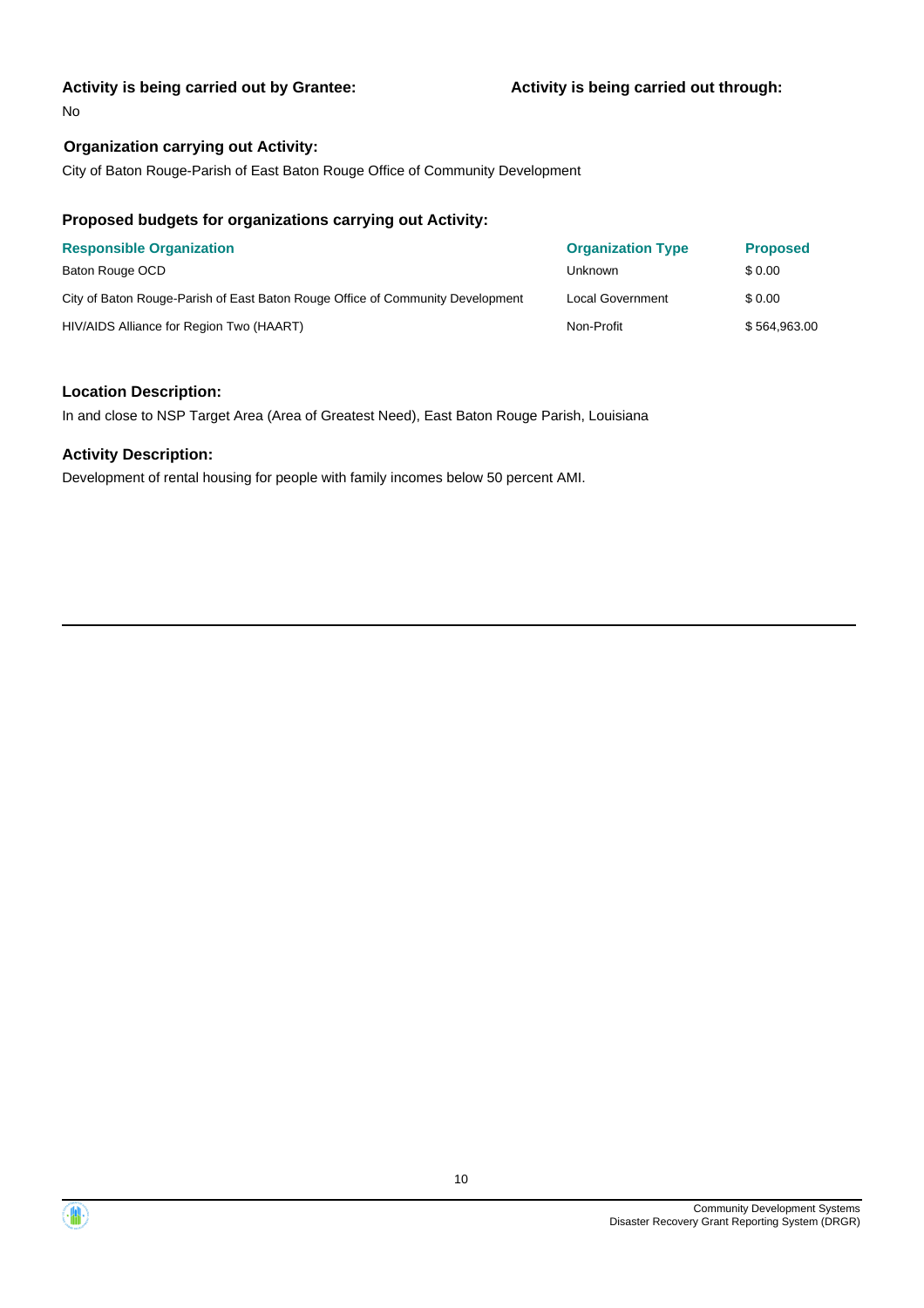**Grantee Activity Number: G.2 Activity Title: Homeownership Development**

| <b>Activitiy Type:</b>                                                                                   |                                 | <b>Activity Status:</b>                 |              |              |  |
|----------------------------------------------------------------------------------------------------------|---------------------------------|-----------------------------------------|--------------|--------------|--|
| Construction of new housing                                                                              |                                 | <b>Under Way</b>                        |              |              |  |
| <b>Project Number:</b>                                                                                   |                                 | <b>Project Title:</b>                   |              |              |  |
| B-08-MN-22-0001-G-1/2                                                                                    |                                 | <b>LH25</b>                             |              |              |  |
| <b>Projected Start Date:</b>                                                                             |                                 | <b>Projected End Date:</b>              |              |              |  |
| 10/01/2008                                                                                               |                                 | 09/30/2013                              |              |              |  |
| <b>Project Draw Block by HUD:</b>                                                                        | Project Draw Block Date by HUD: |                                         |              |              |  |
| Not Blocked                                                                                              |                                 |                                         |              |              |  |
| <b>Activity Draw Block by HUD:</b>                                                                       |                                 | <b>Activity Draw Block Date by HUD:</b> |              |              |  |
| Not Blocked                                                                                              |                                 |                                         |              |              |  |
| <b>Block Drawdown By Grantee:</b>                                                                        |                                 |                                         |              |              |  |
| Not Blocked                                                                                              |                                 |                                         |              |              |  |
| <b>National Objective:</b>                                                                               |                                 | <b>Total Budget:</b>                    | \$910,000.00 |              |  |
| LH25: Funds targeted for housing for households whose incomes<br>are at or under 50% Area Median Income. |                                 | <b>Other Funds</b>                      | \$0.00       |              |  |
| <b>Environmental Assessment:</b><br><b>COMPLETED</b>                                                     |                                 | <b>Total Funds</b>                      |              | \$910,000.00 |  |
| <b>Benefit Report Type:</b><br>Direct (Households)                                                       |                                 |                                         |              |              |  |
| <b>Proposed Beneficiaries</b>                                                                            | <b>Total</b>                    | Low                                     | <b>Mod</b>   | Low/Mod%     |  |
| # Owner Households                                                                                       | 10                              | 10                                      |              | 100.00       |  |
| # of Households                                                                                          | 10                              | 10                                      |              | 100.00       |  |
| <b>Proposed Accomplishments</b>                                                                          |                                 | <b>Total</b>                            |              |              |  |
| # of Housing Units                                                                                       |                                 | 10                                      |              |              |  |
| # ELI Households (0-30% AMI)                                                                             |                                 |                                         |              |              |  |
|                                                                                                          |                                 |                                         |              |              |  |
| Activity is being carried out by Grantee:                                                                |                                 | Activity is being carried out through:  |              |              |  |

Yes

## **Activity is being carried out through:**

Grantee Employees and Contractors

## **Organization carrying out Activity:**

Habitat for Humanity of Greater Baton Rouge

## **Proposed budgets for organizations carrying out Activity:**

| <b>Responsible Organization</b>             | <b>Organization Type</b> | <b>Proposed</b> |
|---------------------------------------------|--------------------------|-----------------|
| Baton Rouge OCD                             | Unknown                  | \$ 0.00         |
| Habitat for Humanity of Greater Baton Rouge | Non-Profit               | \$910,000.00    |

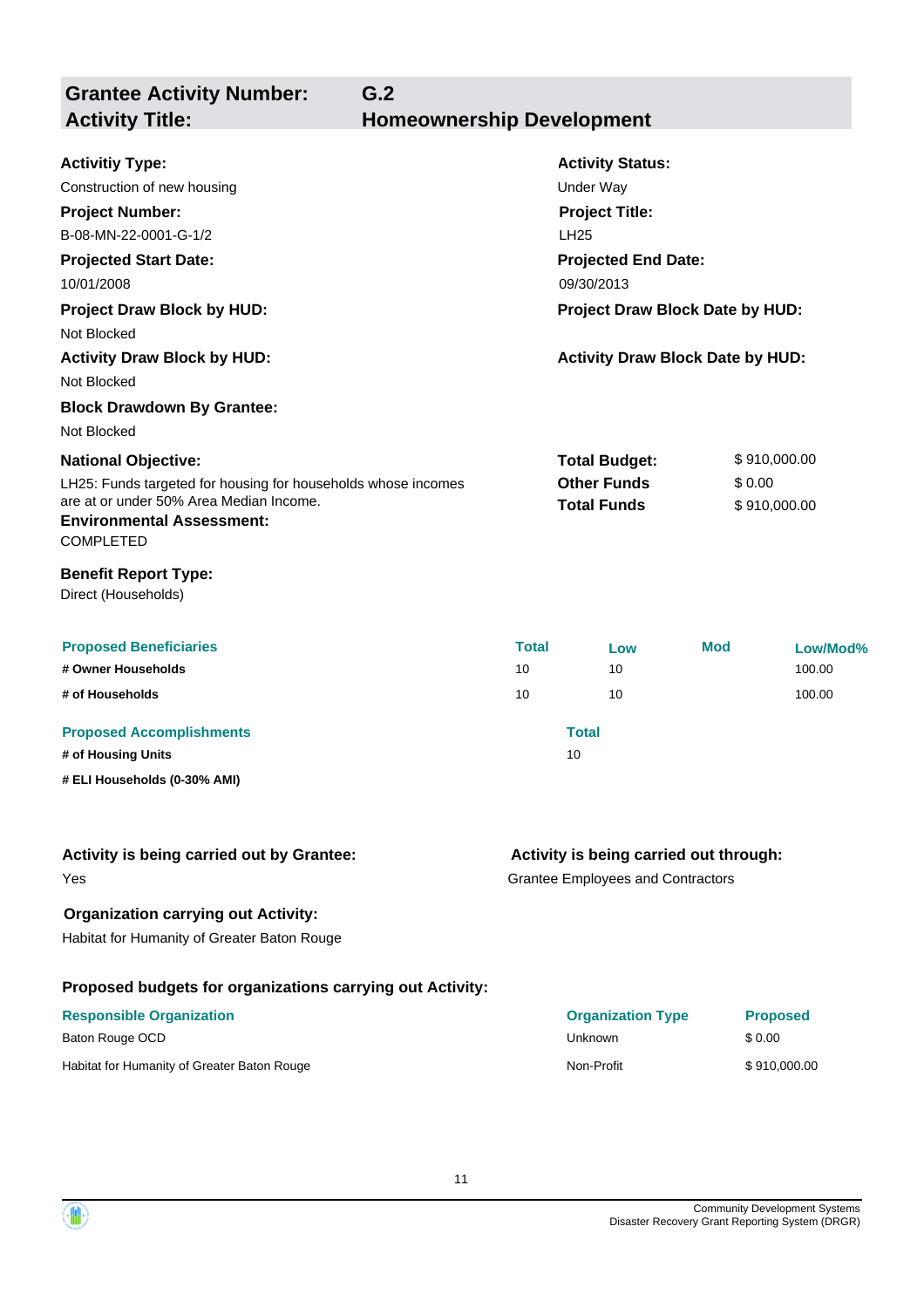### **Location Description:**

Target Area.

### **Activity Description:**

Construct new housing affordable to families with incomes below 50 percent AMI.

## **Project # / Title: B-08-MN-22-0001-G5 / LMMI**

| <b>Grantee Activity Number:</b><br><b>Activity Title:</b>                                                                                                                                                                                                                                                   | G-5 (Cancelled)<br><b>Land Banking</b> |                                                                                                                                                                                               |                            |
|-------------------------------------------------------------------------------------------------------------------------------------------------------------------------------------------------------------------------------------------------------------------------------------------------------------|----------------------------------------|-----------------------------------------------------------------------------------------------------------------------------------------------------------------------------------------------|----------------------------|
| <b>Activitiy Type:</b><br>Land Banking - Disposition (NSP Only)<br><b>Project Number:</b><br>B-08-MN-22-0001-G5<br><b>Projected Start Date:</b><br>10/01/2008<br><b>Project Draw Block by HUD:</b><br>Not Blocked<br><b>Activity Draw Block by HUD:</b><br>Not Blocked<br><b>Block Drawdown By Grantee:</b> |                                        | <b>Activity Status:</b><br>Planned<br><b>Project Title:</b><br>LMMI<br><b>Projected End Date:</b><br>09/30/2013<br>Project Draw Block Date by HUD:<br><b>Activity Draw Block Date by HUD:</b> |                            |
| Not Blocked<br><b>National Objective:</b><br>LMMI: Low, Moderate and Middle Income National Objective for<br>NSP Only<br><b>Environmental Assessment:</b><br><b>EXEMPT</b><br><b>Benefit Report Type:</b>                                                                                                   |                                        | <b>Total Budget:</b><br><b>Other Funds</b><br><b>Total Funds</b>                                                                                                                              | \$0.00<br>\$0.00<br>\$0.00 |
| Area Benefit (Census)<br><b>Proposed Accomplishments</b><br># of Singlefamily Units<br># of Multifamily Units<br># of Housing Units<br><b>Hours Maintaining Banked Properties</b><br># of Properties                                                                                                        |                                        | <b>Total</b>                                                                                                                                                                                  |                            |

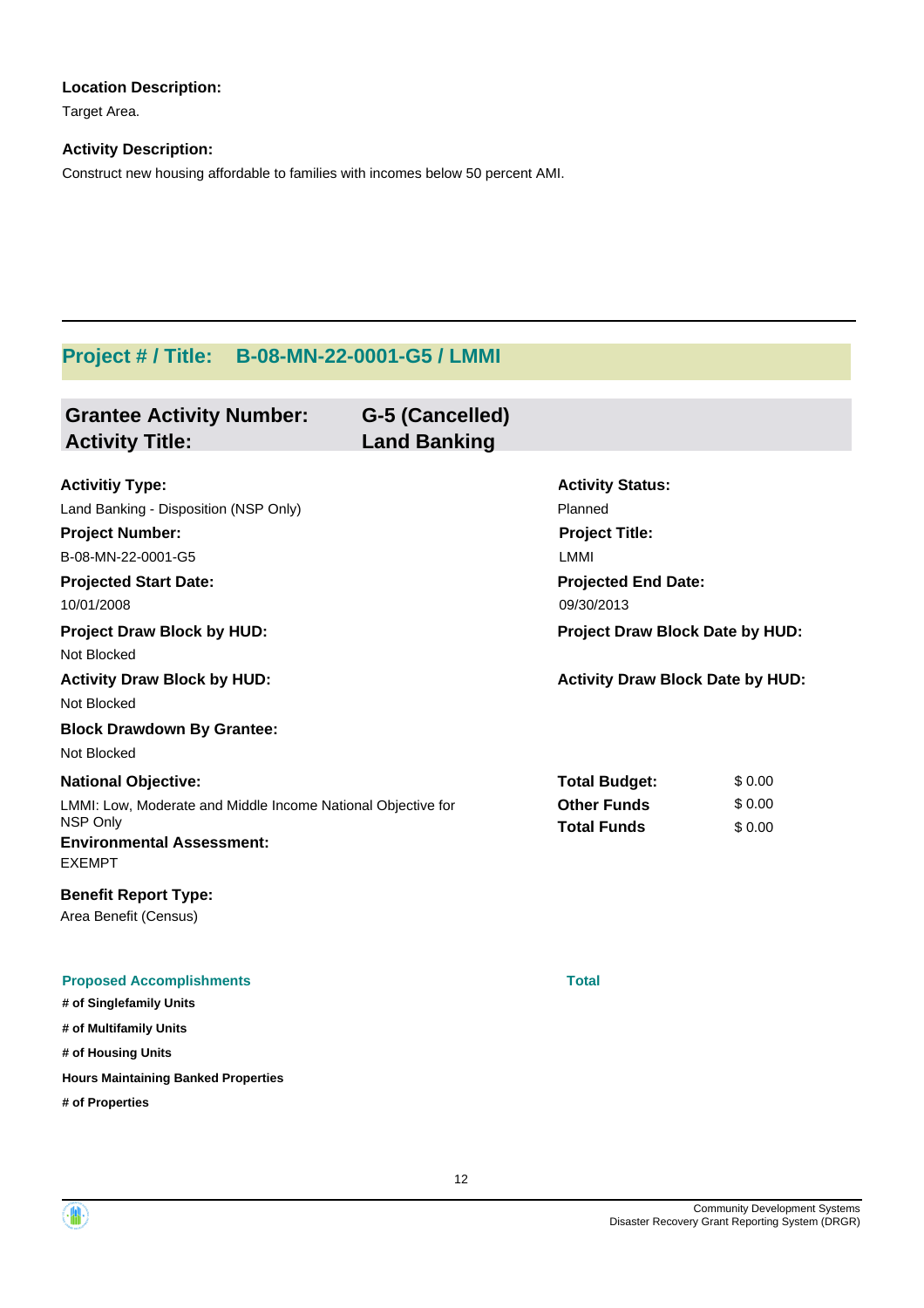| Activity is being carried out by Grantee:<br><b>No</b>        | Activity is being carried out through: |                 |
|---------------------------------------------------------------|----------------------------------------|-----------------|
| <b>Organization carrying out Activity:</b><br>Baton Rouge OCD |                                        |                 |
| Proposed budgets for organizations carrying out Activity:     |                                        |                 |
| <b>Responsible Organization</b>                               | <b>Organization Type</b>               | <b>Proposed</b> |
| Baton Rouge OCD                                               | Unknown                                | \$0.00          |

### **Location Description:**

Target Area.

#### **Activity Description:**

In conjunction with East Baton Rouge Redevelopment Authority, identify, acquire and put back into commerce abandoned and foreclosed property suitable for redevelopment.

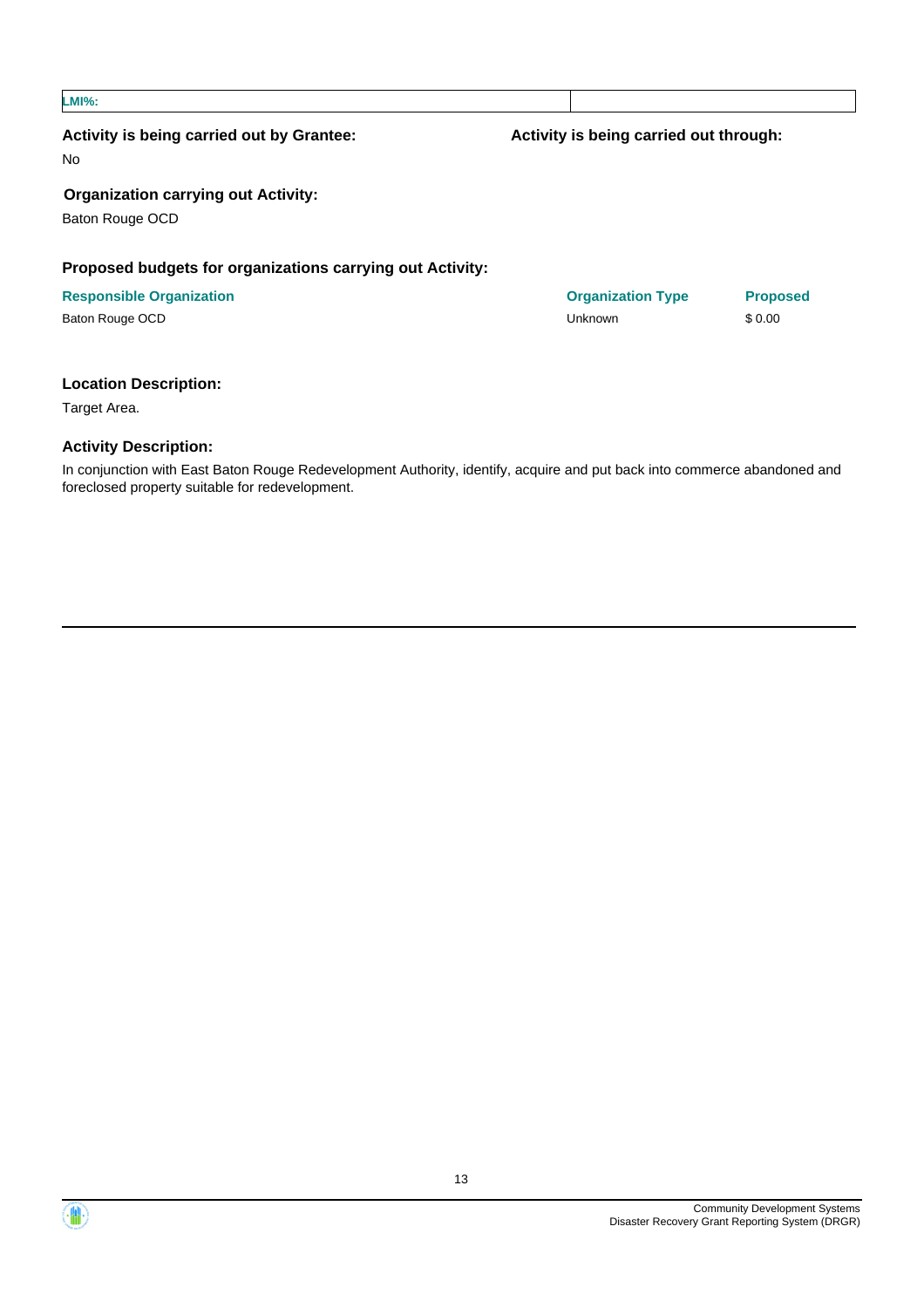| <b>Grantee Activity Number:</b><br><b>Activity Title:</b>                                                                                                                                          | G.5<br><b>Land Banking</b> |                    |                                                                                                                                                             |                  |                                        |                    |
|----------------------------------------------------------------------------------------------------------------------------------------------------------------------------------------------------|----------------------------|--------------------|-------------------------------------------------------------------------------------------------------------------------------------------------------------|------------------|----------------------------------------|--------------------|
| <b>Activitiy Type:</b><br>Land Banking - Disposition (NSP Only)<br><b>Project Number:</b><br>B-08-MN-22-0001-G5<br><b>Projected Start Date:</b><br>10/01/2008<br><b>Project Draw Block by HUD:</b> |                            |                    | <b>Activity Status:</b><br><b>Under Way</b><br><b>Project Title:</b><br>LMMI<br><b>Projected End Date:</b><br>03/18/2013<br>Project Draw Block Date by HUD: |                  |                                        |                    |
| Not Blocked<br><b>Activity Draw Block by HUD:</b><br>Not Blocked<br><b>Block Drawdown By Grantee:</b>                                                                                              |                            |                    | <b>Activity Draw Block Date by HUD:</b>                                                                                                                     |                  |                                        |                    |
| Not Blocked<br><b>National Objective:</b><br>LMMI: Low, Moderate and Middle Income National Objective for<br>NSP Only<br><b>Environmental Assessment:</b><br><b>COMPLETED</b>                      |                            |                    | <b>Total Budget:</b><br><b>Other Funds</b><br><b>Total Funds</b>                                                                                            |                  | \$486,152.90<br>\$0.00<br>\$486,152.90 |                    |
| <b>Benefit Report Type:</b><br>Area Benefit (Census)                                                                                                                                               |                            |                    |                                                                                                                                                             |                  |                                        |                    |
| <b>Proposed Beneficiaries</b><br># of Persons                                                                                                                                                      |                            | <b>Total</b><br>45 | Low<br>15                                                                                                                                                   | <b>Mod</b><br>30 |                                        | Low/Mod%<br>100.00 |
| <b>Proposed Accomplishments</b><br># of Singlefamily Units<br># of Housing Units<br># of Properties                                                                                                |                            |                    | <b>Total</b><br>45<br>45<br>63                                                                                                                              |                  |                                        |                    |
| <b>LMI%:</b>                                                                                                                                                                                       |                            |                    |                                                                                                                                                             |                  |                                        |                    |
| Activity is being carried out by Grantee:<br>No                                                                                                                                                    |                            |                    | Activity is being carried out through:                                                                                                                      |                  |                                        |                    |
| <b>Organization carrying out Activity:</b><br>East Baton Rouge Redevelopment Authority                                                                                                             |                            |                    |                                                                                                                                                             |                  |                                        |                    |
| Proposed budgets for organizations carrying out Activity:                                                                                                                                          |                            |                    |                                                                                                                                                             |                  |                                        |                    |
| <b>Responsible Organization</b><br>East Baton Rouge Redevelopment Authority                                                                                                                        |                            |                    | <b>Organization Type</b><br><b>Local Government</b>                                                                                                         |                  | <b>Proposed</b><br>\$486,152.90        |                    |
| <b>Location Description:</b>                                                                                                                                                                       |                            |                    |                                                                                                                                                             |                  |                                        |                    |

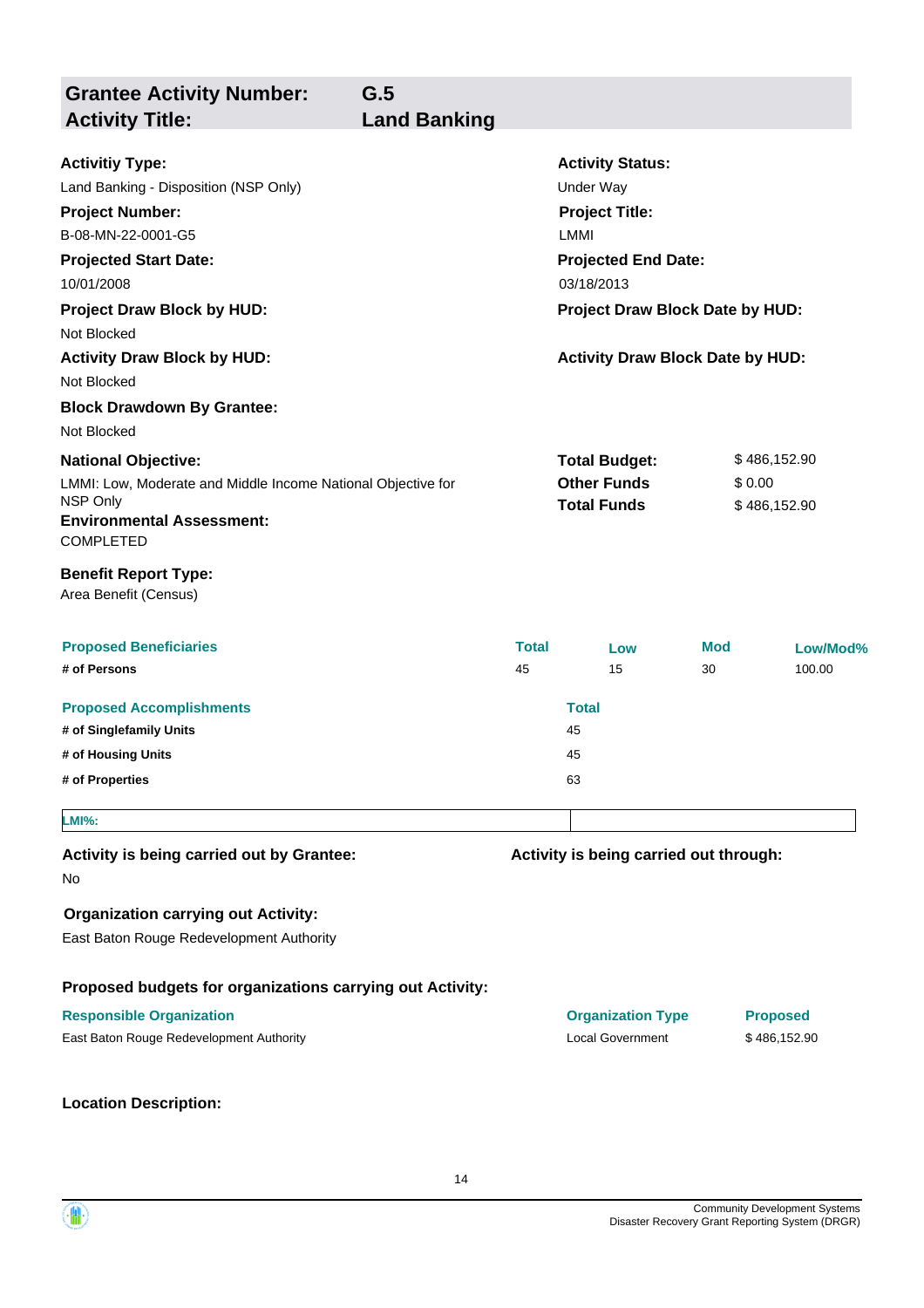Scattered throughout Target Area.

## **Activity Description:**

Administration of land bank pending disposition of properties.

## **Project # / Title: B-08-MN-22-0001-GA / NA**

| <b>Grantee Activity Number:</b><br><b>Activity Title:</b>        | <b>G-Admin (Cancelled)</b><br><b>Administration</b> |                                         |
|------------------------------------------------------------------|-----------------------------------------------------|-----------------------------------------|
| <b>Activitiy Type:</b>                                           | <b>Activity Status:</b>                             |                                         |
| Administration                                                   | Planned                                             |                                         |
| <b>Project Number:</b>                                           | <b>Project Title:</b>                               |                                         |
| B-08-MN-22-0001-GA                                               | <b>NA</b>                                           |                                         |
| <b>Projected Start Date:</b>                                     | <b>Projected End Date:</b>                          |                                         |
| 10/01/2009                                                       | 09/30/2013                                          |                                         |
| <b>Project Draw Block by HUD:</b>                                |                                                     | Project Draw Block Date by HUD:         |
| Not Blocked                                                      |                                                     |                                         |
| <b>Activity Draw Block by HUD:</b>                               |                                                     | <b>Activity Draw Block Date by HUD:</b> |
| Not Blocked                                                      |                                                     |                                         |
| <b>Block Drawdown By Grantee:</b>                                |                                                     |                                         |
| Not Blocked                                                      |                                                     |                                         |
| <b>National Objective:</b>                                       | <b>Total Budget:</b>                                | \$0.00                                  |
| Not Applicable - (for Planning/Administration or Unprogrammed    | <b>Other Funds</b>                                  | \$0.00                                  |
| Funds only)<br><b>Environmental Assessment:</b><br><b>EXEMPT</b> | <b>Total Funds</b>                                  | \$0.00                                  |
| <b>Benefit Report Type:</b>                                      |                                                     |                                         |

NA

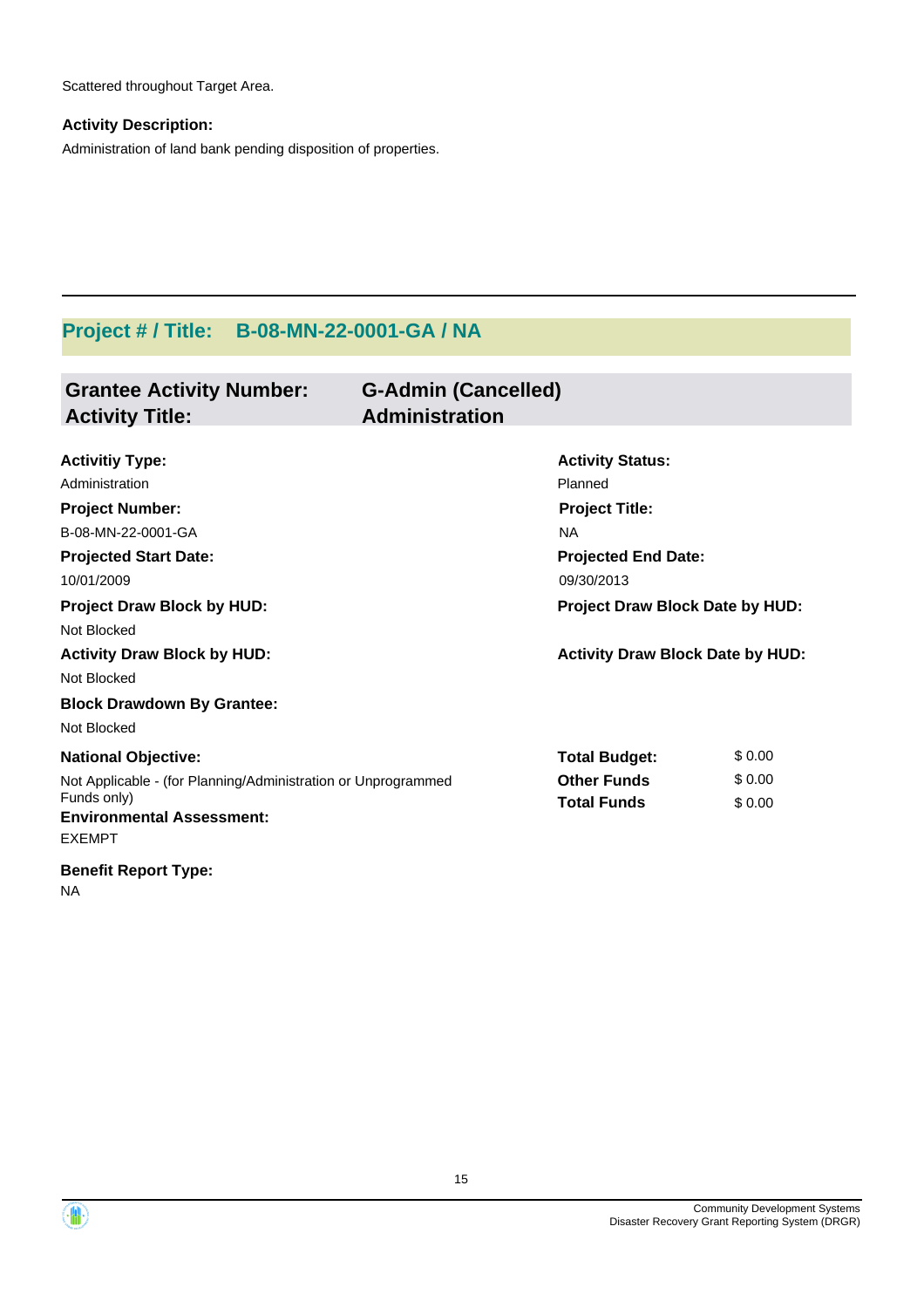#### **Activity is being carried out by Grantee:**

No

#### **Organization carrying out Activity:**

City of Baton Rouge-Parish of East Baton Rouge Office of Community Development

#### **Proposed budgets for organizations carrying out Activity:**

| <b>Responsible Organization</b>                                                | <b>Organization Type</b> | <b>Proposed</b> |
|--------------------------------------------------------------------------------|--------------------------|-----------------|
| Baton Rouge OCD                                                                | Unknown                  | \$ 0.00         |
| City of Baton Rouge-Parish of East Baton Rouge Office of Community Development | Local Government         | \$230,885,00    |

#### **Location Description:**

Baton Rouge Office of Community Development 300 Louisiana Avenue, Second Floor Baton Rouge, La. 70802

#### **Activity Description:**

Administration of NSP grant.



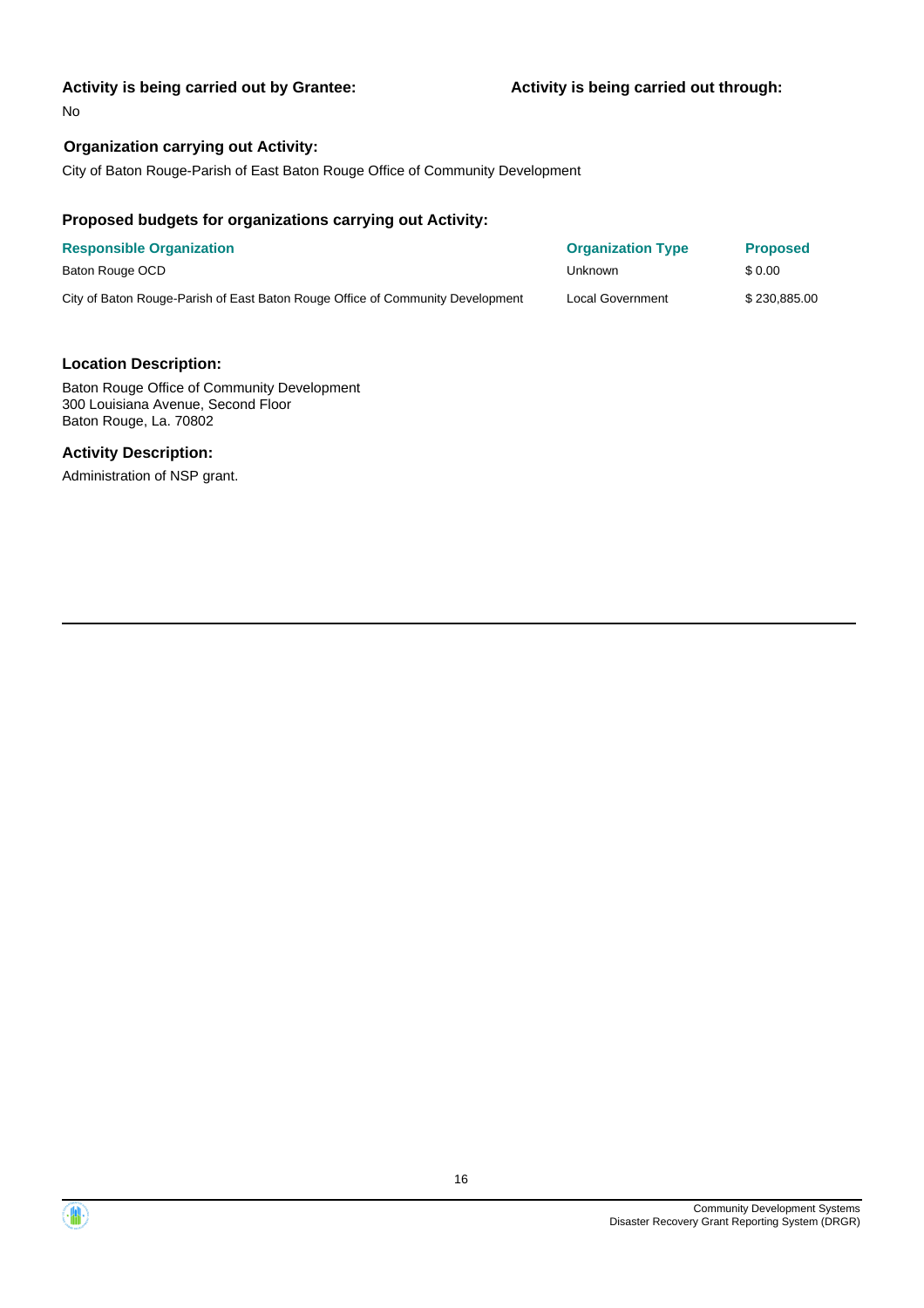| <b>Grantee Activity Number:</b><br><b>Activity Title:</b>                                                                                                                   | <b>G.Admin</b><br><b>Administration</b> |                                                                                                                                                           |                                        |
|-----------------------------------------------------------------------------------------------------------------------------------------------------------------------------|-----------------------------------------|-----------------------------------------------------------------------------------------------------------------------------------------------------------|----------------------------------------|
| <b>Activitiy Type:</b><br>Administration<br><b>Project Number:</b><br>B-08-MN-22-0001-GA<br><b>Projected Start Date:</b><br>10/01/2008<br><b>Project Draw Block by HUD:</b> |                                         | <b>Activity Status:</b><br>Under Way<br><b>Project Title:</b><br><b>NA</b><br><b>Projected End Date:</b><br>03/18/2013<br>Project Draw Block Date by HUD: |                                        |
| Not Blocked<br><b>Activity Draw Block by HUD:</b><br>Not Blocked<br><b>Block Drawdown By Grantee:</b><br>Not Blocked                                                        |                                         | <b>Activity Draw Block Date by HUD:</b>                                                                                                                   |                                        |
| <b>National Objective:</b><br>Not Applicable - (for Planning/Administration or Unprogrammed<br>Funds only)<br><b>Environmental Assessment:</b><br><b>EXEMPT</b>             |                                         | <b>Total Budget:</b><br><b>Other Funds</b><br><b>Total Funds</b>                                                                                          | \$230,885.00<br>\$0.00<br>\$230,885.00 |
| <b>Benefit Report Type:</b><br><b>NA</b>                                                                                                                                    |                                         |                                                                                                                                                           |                                        |
| Activity is being carried out by Grantee:<br>No                                                                                                                             |                                         | Activity is being carried out through:                                                                                                                    |                                        |

### **Organization carrying out Activity:**

City of Baton Rouge-Parish of East Baton Rouge Office of Community Development

### **Proposed budgets for organizations carrying out Activity:**

| <b>Responsible Organization</b>                                                | <b>Organization Type</b> | <b>Proposed</b> |
|--------------------------------------------------------------------------------|--------------------------|-----------------|
| City of Baton Rouge-Parish of East Baton Rouge Office of Community Development | Local Government         | \$230,885.00    |

### **Location Description:**

Admin

## **Activity Description:**

Admin